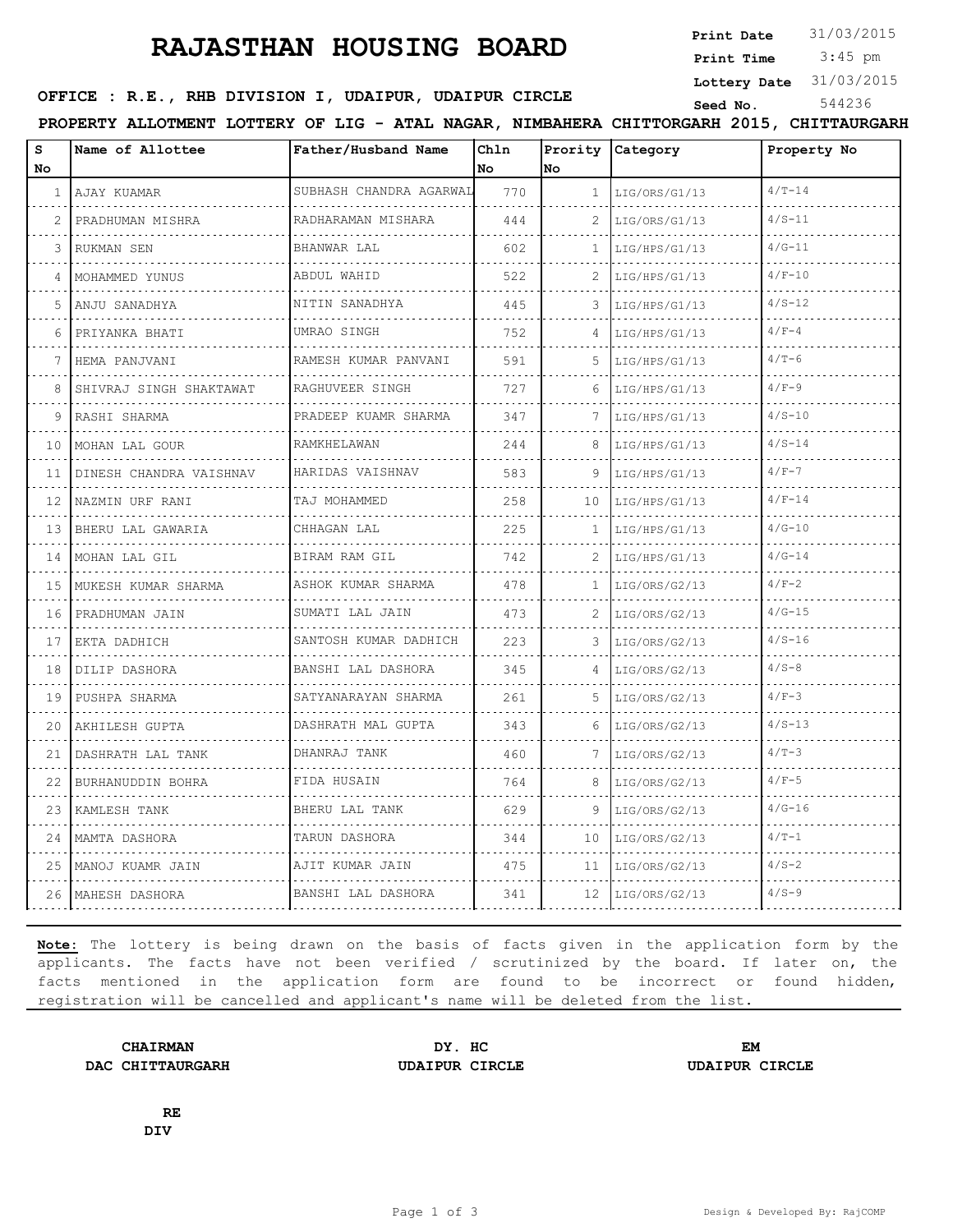## **RAJASTHAN HOUSING BOARD**

**Print Date**  $31/03/2015$ 

 3:45 pm **Print Time**

**Lottery Date** 31/03/2015

|  |  |  |  | OFFICE : R.E., RHB DIVISION I, UDAIPUR, UDAIPUR CIRCLE |  |  |  |  | Seed No | 544236 |
|--|--|--|--|--------------------------------------------------------|--|--|--|--|---------|--------|
|--|--|--|--|--------------------------------------------------------|--|--|--|--|---------|--------|

**PROPERTY ALLOTMENT LOTTERY OF LIG - ATAL NAGAR, NIMBAHERA CHITTORGARH 2015, CHITTAURGARH**

| S<br>No | Name of Allottee             | Father/Husband Name  | Chln<br>No | No           | Prority Category   | Property No |
|---------|------------------------------|----------------------|------------|--------------|--------------------|-------------|
| 27      | PRADEEP VASWANI              | BHAGWAN DAS VASWANI  | 593        | $\mathbf{1}$ | LIG/HPS/G2/13      | $4/G-9$     |
| 28      | .<br>OM PRAKASH LADDHA       | RAM PRASAD LADDHA    | 398        |              | LIG/HPS/G2/13      | $4/T-8$     |
| 29      | .<br>MANOJ KUMAR KAUSIK      | RAM SHARMA           | 789        | 3            | .<br>LIG/HPS/G2/13 | $4/G - 6$   |
| 30      | NIKHIL SHARMA                | PRABHU DAYAL         | 363        |              | LIG/HPS/G2/13      | $4/T-2$     |
| 31      | BHIM SINGH SEKHAWAT          | RAM SINGH SHEKHAWAT  | 269        | 5.           | LIG/HPS/G2/13      | $4/G - 8$   |
| 32      | SAKSHI SARMA                 | SUNIL SHARMA         | 335        |              | LIG/HPS/G2/13      | $4/T-4$     |
| 33      | GURVINDER SINGH              | AMARJEET SINGH       | 140        | 7            | .<br>LIG/HPS/G2/13 | $4/F-6$     |
| 34      | .<br>DURGA SHANKAR SEN       | .<br>BANSHI LAL      | 99         | 8            | LIG/HPS/G2/13      | $4/G - 7$   |
| 35      | RAVI DIGRA                   | LAXMI CHAND          | 594        | 9            | LIG/HPS/G2/13      | $4/S - 7$   |
| 36      | MADHUBALA JAROLI             | MAN SINGH            | 573        | 10           | LIG/HPS/G2/13      | $4/T - 12$  |
| 37      | AIP VERGIS                   | VERGIS M AIP         | 181        | 11           | LIG/HPS/G2/13      | $4/G - 13$  |
| 38      | HARI OM BARETH               | GOPAL LAL            | 6          | 12           | LIG/HPS/G2/13      | $4/F-8$     |
| 39      | MOHAMMED NAFEES              | NANHE KHA            | 578        | 13           | LIG/HPS/G2/13      | $4/G-3$     |
| 40      | SUSHIL KUMAR VYAS<br>.       | SHIVNARAYAN VYAS     | 7          | 14           | LIG/HPS/G2/13      | $4/S - 15$  |
| 41      | TARUN KUMAR RATHORE          | LALA RAM             | 508        | 15           | LIG/HPS/G2/13      | $4/G-4$     |
| 42      | GHANSHAYAM SHARMA            | VISHANU DATT<br>.    | 749        | 1.           | LIG/HPS/G2/13<br>. | $4/T - 13$  |
| 43      | CHANDA DEVI REGAR<br>.       | BHERU LAL REGAR<br>. | 204        | $\mathbf{1}$ | LIG/HPS/G4/13      | $4/S - 3$   |
| 44      | BHERU LAL HARIJAN            | KALYAN HARIJAN       | 162        | 2            | LIG/HPS/G4/13      | $4/F-11$    |
| 45 I    | NATHU LAL MEGHWAL            | RAMLAL MEGHWAL<br>.  | 309        | 3            | LIG/HPS/G4/13      | $4/T - 10$  |
| 46      | SANTOSH KUMAR DAMAMI         | JIVAJI DAMAMI        | 102        | 4            | LIG/HPS/G4/13      | $4/T-7$     |
| 47      | INDERA KHOIWAL               | MAHENDRA KUMAR       | 607        | 5.           | LIG/HPS/G4/13      | $4/T - 11$  |
| 48      | JITENDRA KUMAR               | MANGI LAL BANSHIWAL  | 285        | 6            | LIG/HPS/G4/13      | $4/T-9$     |
| 49      | GANPAT LAL GAWARIA           | CHATAR LAL           | 226        |              | LIG/HPS/G4/13      | $4/F-1$     |
| 50      | KAILASH CHANDRA GAWARIA<br>. | NANA LAL             | 103        | 8            | LIG/HPS/G4/13      | $4/T-5$     |
|         | 51   KAILASH CHANDRA PAHADIA | PYAR CHAND           | 702        | 9            | LIG/HPS/G4/13      | $4/S - 6$   |
|         | 52 SUNIL KUMAR KHOIWAL       | DINESH CHANDRA       | 623        | 10           | LIG/HPS/G4/13      | $4/S-1$     |

**Note:** The lottery is being drawn on the basis of facts given in the application form by the applicants. The facts have not been verified / scrutinized by the board. If later on, the facts mentioned in the application form are found to be incorrect or found hidden, registration will be cancelled and applicant's name will be deleted from the list.

**DAC CHITTAURGARH UDAIPUR CIRCLE UDAIPUR CIRCLE**

**CHAIRMAN DY. HC EM**

**RE DIV**